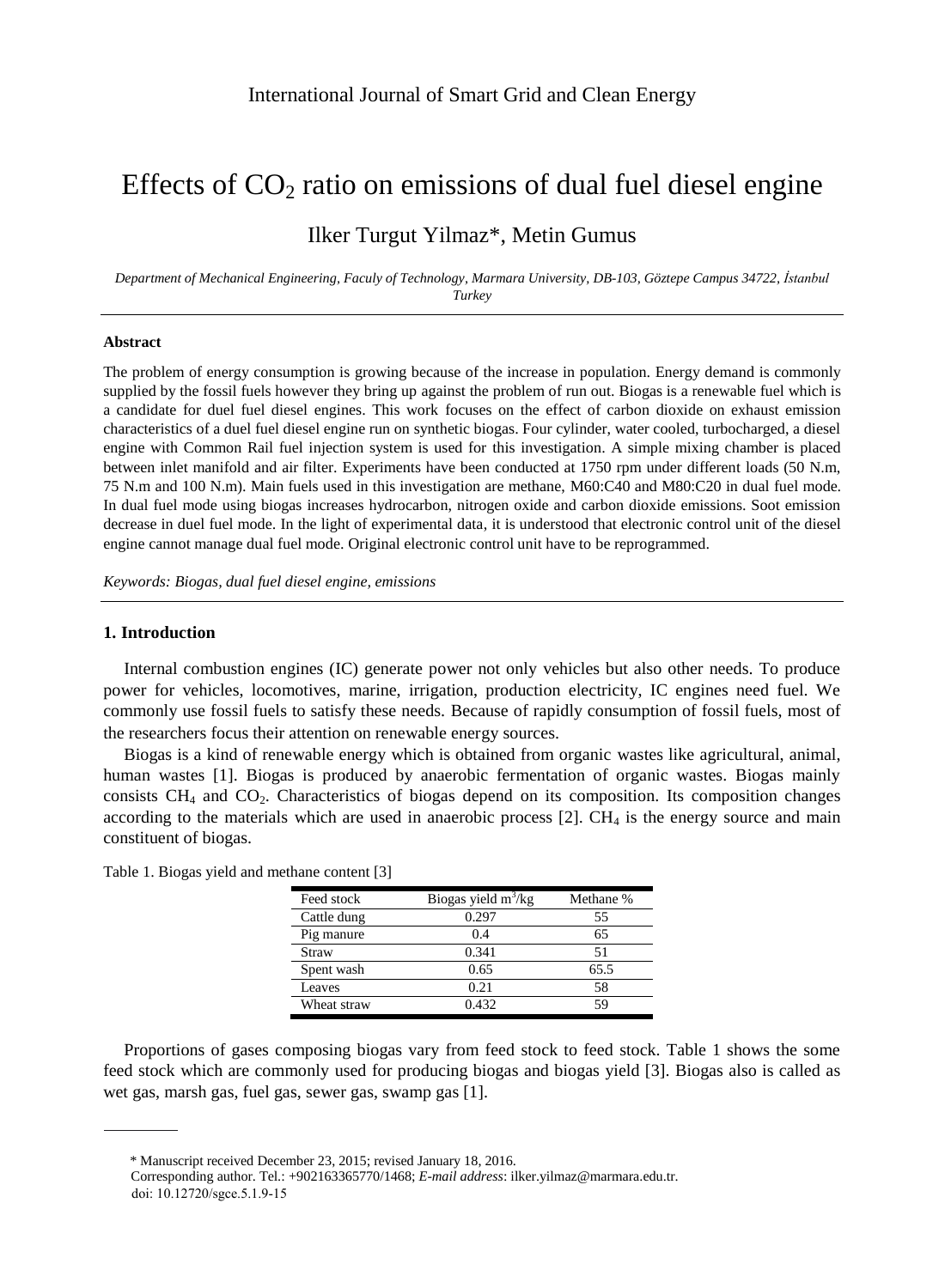Biogas can be used as a main fuel in IC engines in dual fuel mode. Because of low energy density and cetane number, biogas cannot be used as a single fuel in CI engine. The cylinder temperature at the end of compression stroke is almost 553 K. This temperature is not enough to ignite biogas/air mixture. In dual fuel mode, a small amount of diesel fuel is injected in compressed biogas/air mixture to start ignition. Diesel fuel sprayed is called as pilot fuel. Load of IC engine is controlled by main fuel. Biogas is called main fuel. A conventional diesel IC engine needs a gas mixer to run in dual fuel mode. [1], [4]. In this work a simple mixing chamber is placed between inlet manifold and air filter.

Biogas is a popular subject for researchers. Table 2 indicates composition of different biogases.

| <b>Study</b> | $CH4(\%)$ | CO (%) | $CO2(\%)$ | $N_2$ (%) | $H_2(\%)$ | $O_2(\%)$ | $H_2S$ (ppm) |
|--------------|-----------|--------|-----------|-----------|-----------|-----------|--------------|
| [5]          | 73        | ---    | 19        |           | 6.5       | 1.5       |              |
| [6]          | 64        | ---    | 35        | ---       |           |           | ---          |
|              | 57        | 0.18   | 41        |           | 0.18      | $- - -$   | ---          |
| [8]          | $50 - 70$ | ---    | $25 - 50$ | $0.3 - 3$ | $1 - 5$   | ---       | ---          |
| [9]          | 60-80     | ---    | 20-40     |           |           | ---       | ---          |
| [10]         | 68,3      |        | 31,3      |           |           | ---       | ---          |
| [11]         | 60        | 0.18   | 30        | ---       | 0.18      | ---       | ---          |

Table 2. Studies with different composition of biogases

Bhaskor, Ujjwal, Soumya and Vijay studied on the effects of compression ratio on the performance, combustion and emission characteristics of raw biogas in a single cylinder dual duel diesel engine. Changes in compression ratio 16 to 18 not only increase thermal efficiencies,  $CO_2$  and  $NO<sub>x</sub>$  emissions but also decrease HC and CO emissions [1]. Choongsoo, Jungsoo and Soonho run a four cylinder spark ignition engine with biogas. They found if amount of  $CO<sub>2</sub>$  in biogas increased combustion delay and combustion duration increased also burned fuel fraction decreased. Brake power, thermal efficiency and  $NO<sub>x</sub>$  emissions all increased with increasing CH<sub>4</sub> content and boost pressure [2]. Debabrata and Murugan used biogas produced from pinnata de-oiled cake. They found that optimum biogas flow rate is 0.9 kg/h for dual fuel operation. Bsfc, CO and HC emissions increased, thermal efficiency, NO, CO<sub>2</sub> and soot emissions dropped with biogas flow rate of 0.9 kg/h [3]. Bhaskor and Ujjwal optimized compression ratio and pilot fuel injection time. Maximum thermal efficiency and improvements on HC and CO emissions are observed if a combination of pilot fuel injection time of  $29^{\circ}$  BTDC and compression ratio of 18. Also  $NO<sub>x</sub>$  and  $CO<sub>2</sub>$  emissions are found to be the highest with this combination [4].

Increasing of  $CO<sub>2</sub>$  content of biogas decreases thermal efficiency, combustion temperature and heating value of biogas [7]-[11]. Thermal efficiency can be improved by preheating of inlet air [6], increasing compression ratio [9], using biodiesel as pilot fuel [10], adding  $H_2$  in biogas/air mixture [12]. CO<sub>2</sub> also effects  $NO<sub>x</sub>$ , CO and HC emissions [9], [10], [13]. Biogas has almost same properties as compressed natural gas. Because of that it is an alternative fuel for IC engines. Contrary to methane biogas is a renewable energy source and obtained from wastes [14]-[16].

#### **2. Experimental Setup**

The experimental setup consists of a four cylinder, four stroke, water cooled, turbocharged, 48 kW diesel engine with Common Rail fuel system. Test engine was connected to a water-cooled eddy current dynamometer. A simple mixing chamber was placed between inlet manifold and air filter. CH<sub>4</sub> and  $CO<sub>2</sub>$ gases were controlled by adjusting valves and measured by flowmeters. Pilot diesel fuel was measured by measuring burette. Energy need of engine was supplied by diesel pilot fuel about 20%. Engine load was controlled by gaseous fuels. Engine was run at 1750 rpm constant speed under 50 N.m, 75 N.m and 100 N.m loads. The specifications of the test engine are listed in Table 3.

Schematic diagram of experimental setup is shown in Fig. 1. Emission analyze was carried out by using Bosch BEA 460 emission analyzer. Emission analyzer has two modules. One of the modules of analyzer is exhaust-gas testing module and the other one is smoke-opacity testing module. Table 4 shows exhaust gas analyzer properties.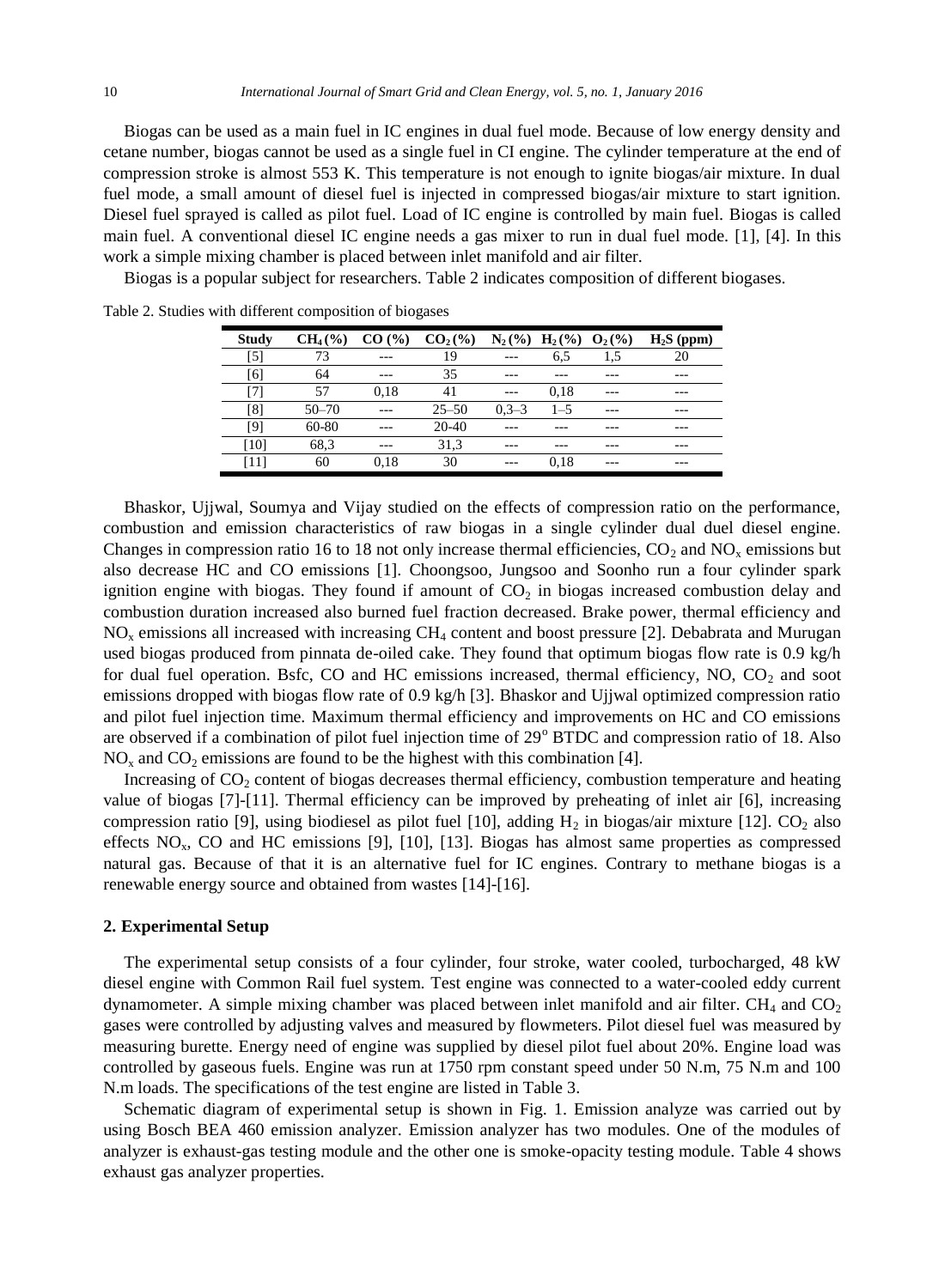Table 3. Engine specifications

| <b>Cylinder volume</b>     | $1461 \text{ cm}^3$ |
|----------------------------|---------------------|
| <b>Bore</b>                | 76 mm               |
| <b>Stroke</b>              | 80,5 mm             |
| <b>Number of cylinders</b> |                     |
| <b>Number of valves</b>    | 8                   |
| <b>Compression ratio</b>   | 18,25:1             |
| Maximum power (4000 d/d)   | 48 kW (65 hp)       |
| Maximum torque (2000 d/d)  | 160 N.m             |
| <b>Fuel injection</b>      | Common-Rail         |
| <b>Turbocharger</b>        | Yes                 |

Table 4. Specifications of exhaust gas analyzer

|                                 | <b>Measurement Range</b> | <b>Resolution</b>     |
|---------------------------------|--------------------------|-----------------------|
| Carbon dioxide $(CO_2)$         | $%0 - 18$ vol.           | $%0.01$ vol.          |
| <b>Hydrocarbon</b> (HC)         | $0 - 9999$ ppm           | 1 ppm                 |
| Oxygen $(O_2)$                  | $%0 - 22$ vol.           | $%0.01$ vol.          |
| Nitrogen oxide $(NO_x)$         | $0 - 5000$ ppm           | l ppm                 |
| Coefficient of absorption $(K)$ | $0-10$ m <sup>-1</sup>   | $0.01 \text{ m}^{-1}$ |

For the composition of biogas a volume ratio of  $CH_4:CO_2$  of 60:40 and 80:20 were chosen. Data obtained from biogas/diesel dual fuel engine compared with CH<sub>4</sub>/diesel dual fuel engines data.



Fig. 1. Schematic diagram of experimental setup.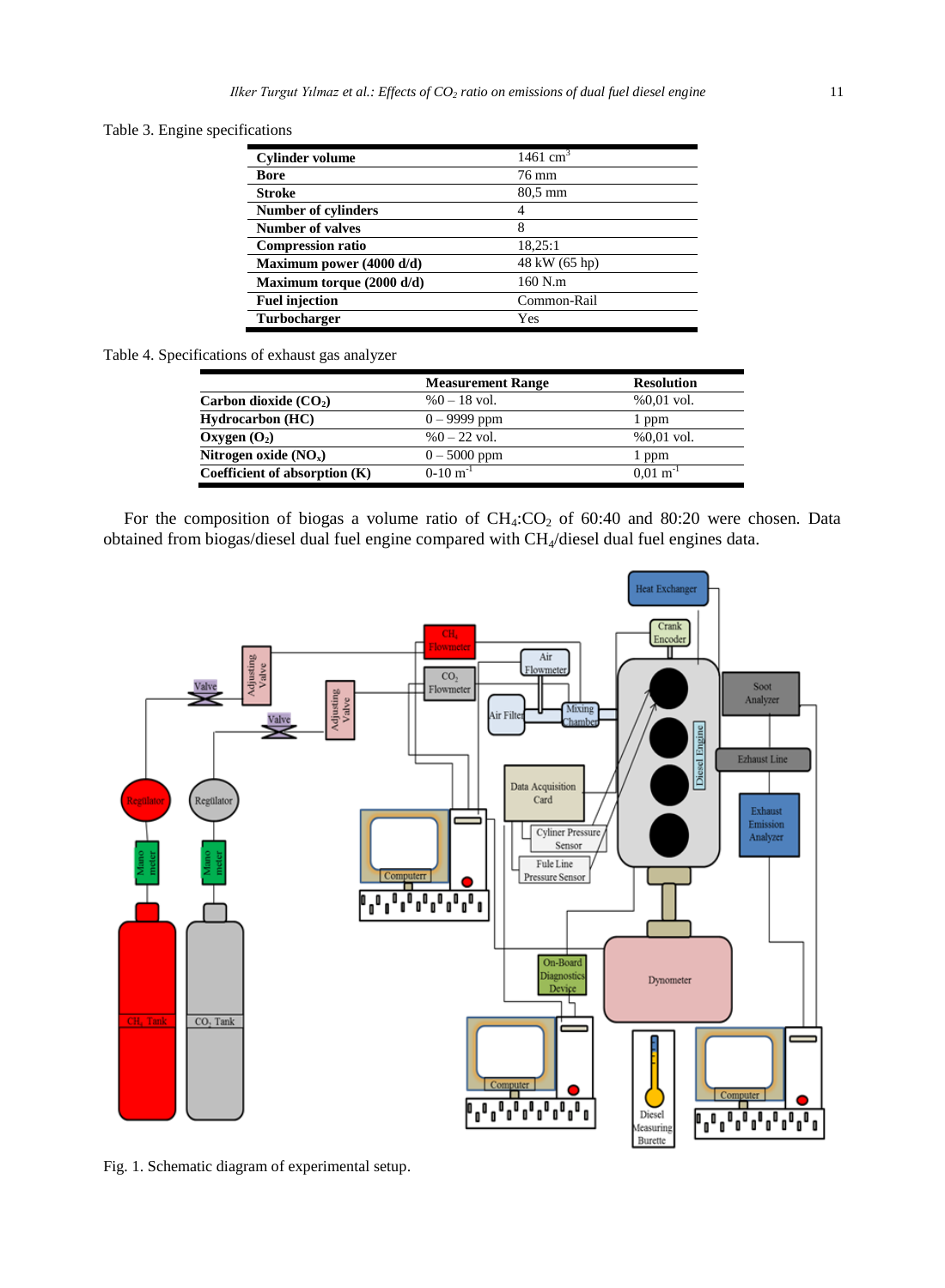#### **3. Result and Discussion**

The analyses of the investigation is focused on cylinder pressures and exhaust emission analysis.

#### *3.1. Cylinder pressure*

It can be observed that combustion became in constant volume as seen from the pressure-volume diagram, in Fig. 2.



Fig. 2. Variation of pressure with cylinder volume for  $CO_2$  ratios: (a) 50 Nm, (b) 75 Nm and (c) 100 Nm.

Because of the homogenous gas/air mixture, combustion phase passes from constant pressure to constant volume. At 50 N.m load cylinder pressures are 5.54, 8.28 and 8.27 MPa for methane, M60:C40 and M80:C20 dual fuel modes. At 75 N.m cylinder pressures are found 10.25, 10.36 and 10.17 MPa for methane, M60:C40 and M80:C20. At 100 N.m load cylinder pressures rise and they become 13.56, 13.54 and 13.28 MPa. Cylinder pressures rise with increasing load and methane content of gas/air mixture. Constant volume combustion phase causes high pressures but because of the same reason pressure rises cannot be converted to torque.

#### *3.2. HC emissions*

Lean or rich air/fuel mixtures, misfires and low combustion temperatures are the main factors of HC emissions. The variation in the HC emissions with load for different  $CO_2$  amounts is depicted in Fig. 3. It can be observed from the figure that, HC emissions decrease with the increase of load and the decrease of  $CO<sub>2</sub>$  content. This is due to the increase of the ignition energy and number of ignition centers in the combustion chamber. At 50 N.m and 100 N.m loads methane, M60:C40 and M80:C20 dual fuel modes produce nearly same HC emissions about 1.52 and 0.43 g/kWh. At 75 N.m loads HC emissions are 70, 90, 78 g/kWh for methane, M60:C40 and M80:C20 dual fuel modes [2], [17].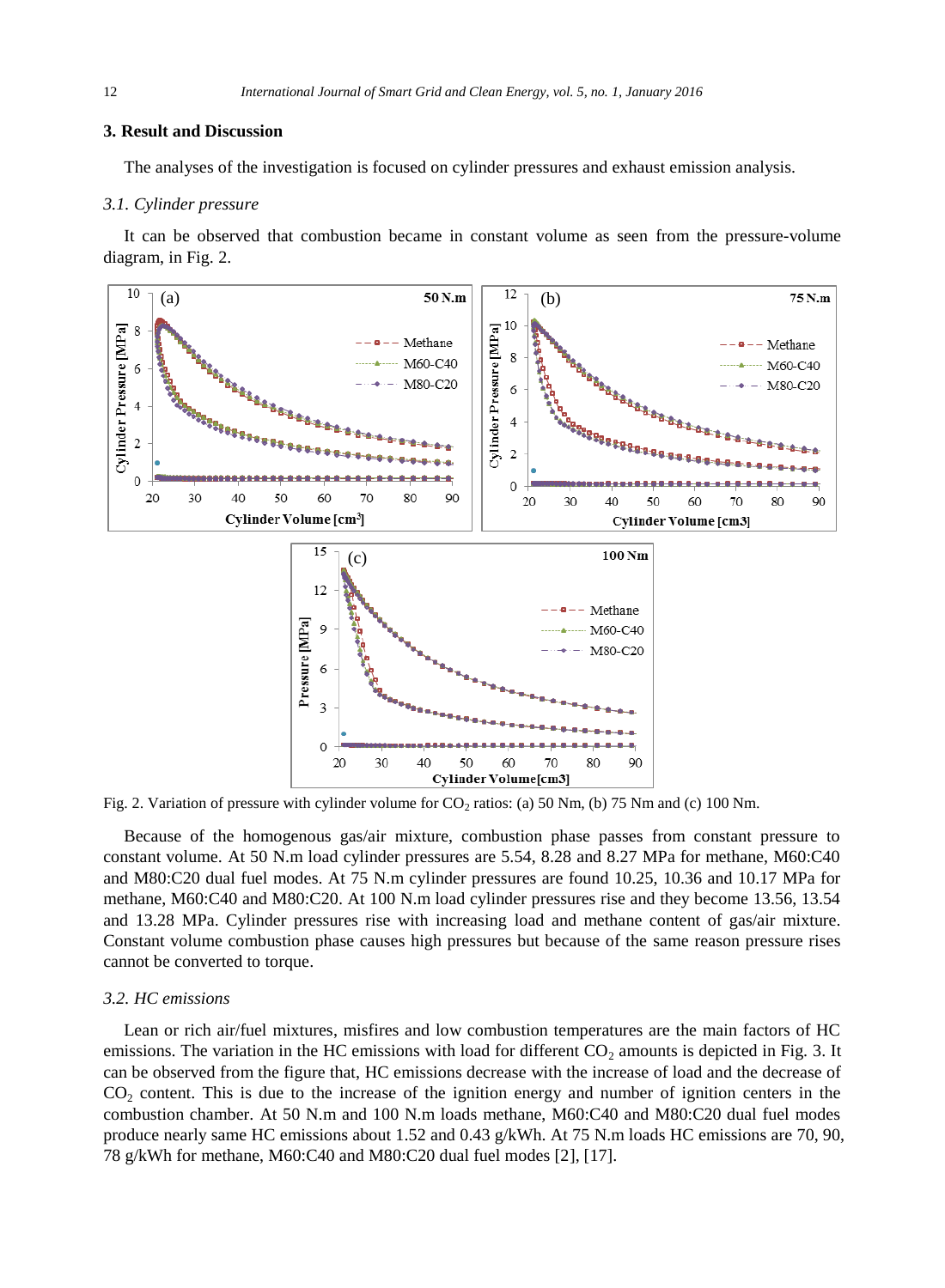

Fig. 3. Variation of HC with load for different  $CO_2$  ratios.

#### *3.3. NO<sup>x</sup> emissions*

 $NO<sub>x</sub>$  formation is highly dependent on cylinder temperatures, amount of oxygen and time for the formation reaction. The concentration of  $NO<sub>x</sub>$  emissions decrease with the rise of  $CO<sub>2</sub>$  amount and increase with the rise of load. A lower  $NO<sub>x</sub>$  emission of 32.78% is found in M60:C40 dual fuel operation in comparison to that of methane dual fuel operation at 100 N.m load. The presence of  $CO<sub>2</sub>$  in biogas has a high molar specific heat which dilutes the inlet charge and decrease the combustion chamber temperature. These events suppress  $NO<sub>x</sub>$  formation [4], [17]. The variation in the  $NO<sub>x</sub>$  emissions with load for different  $CO<sub>2</sub>$  amounts is depicted in Fig. 4.



Fig. 4. Variation of  $NO_x$  with load for different  $CO_2$  ratios.

#### *3.4. Soot emissions*

The variation in soot emissions with the  $CO<sub>2</sub>$  content of biogas at different loads is portrayed by Fig. 5. It can be observed from the figure soot emissions increase with the increase of load. The soot emissions are higher if the fuel's ratio of hydrogen to carbon lees than 2. Pilot diesel fuel contains aromatic compounds. Increased pilot diesel fuel consumption at relatively high loads increases soot emissions. Not only amount of inlet air but also fuel's oxygen content are the important effects on soot formation [2], [17]. M80:C20 dual fuel operation gives soot emissions lower by about 20% in comparison with methane dual fuel mode at 100 N.m load. In dual fuel mode some amount of diesel is replaced by the gaseous fuels. The  $CO<sub>2</sub>$  decreases cylinder temperatures and has a positive impact on soot formation however the fuel's CO<sup>2</sup> concentration takes much volume in combustion chamber, combustion detonated and soot emissions increase.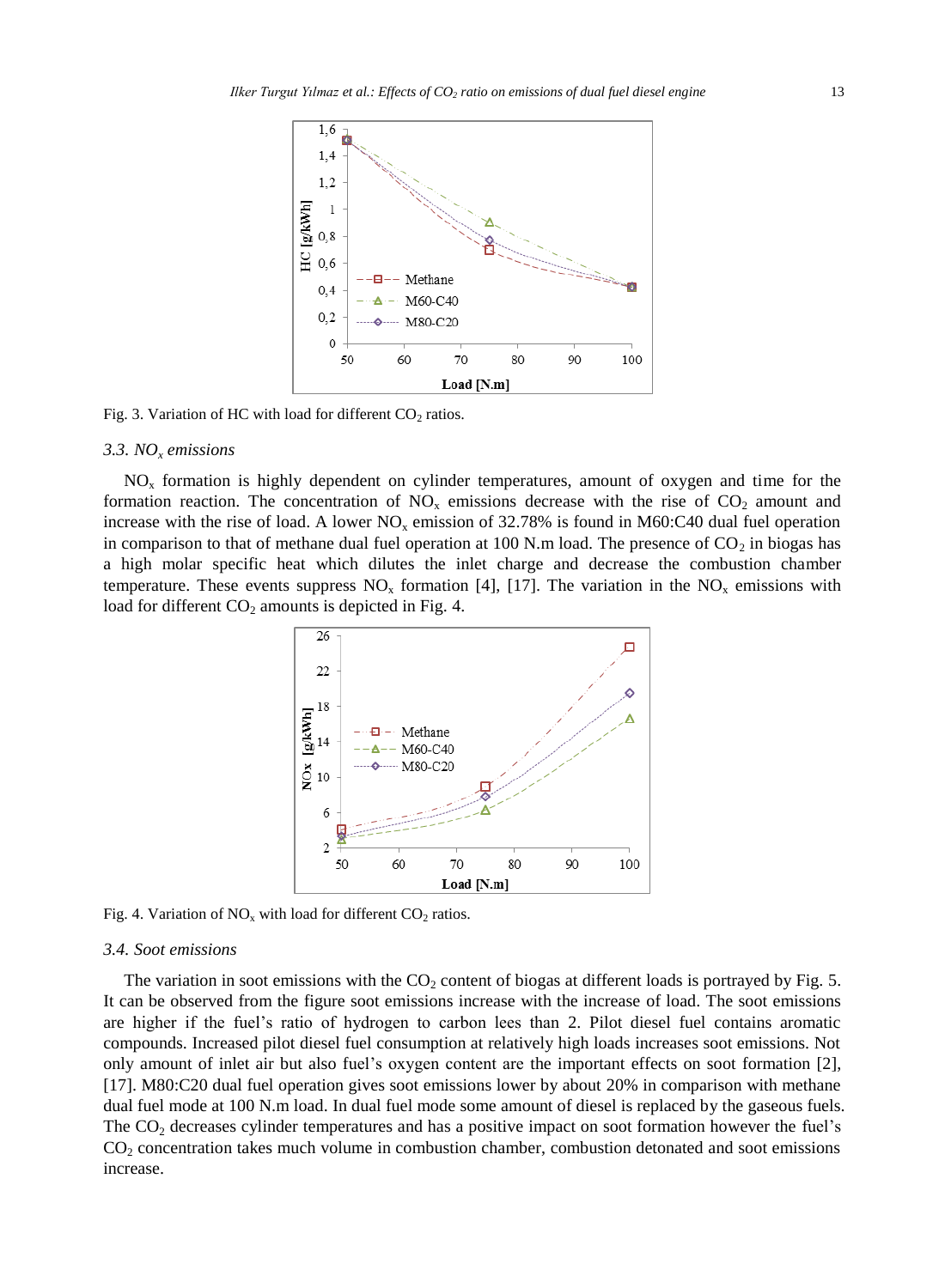

Fig. 5. Variation of soot with load for different  $CO_2$  ratios.

### **4. Conclusion**

The conclusions of the results obtained from the investigation are as follows:

- Dual fuel operation with methane give maximum cylinder pressures at all loads. However there is no significant pressure differences among other fuels.
- The HC emissions are nearly same at 50 N.m and 100 N.m load. Methane dual fuel mode shows the best HC emission performance at 75 N.m load.
- The  $NO_x$  emissions in dual fuel operation with M60:C40 are lower by about 26-33% than methane at all loads.
- Soot emissions are lower in M80:C20 dual fuel mode. Increasing  $CO<sub>2</sub>$  content of fuel increases soot emissions.
- It is understood that electronic control unit of the diesel engine cannot manage dual fuel mode. Original electronic control unit have to be reprogrammed.

#### **Acknowledgements**

The research has been supported by the Marmara University Scientific Research Commission in Istanbul through the project No. FEN-D.

#### **References**

- [1] Bhaskor JB, Ujjwal KS, Soumya C, Vijay V. Effect of compression ratio on performance, combustion and emission characteristics of a dual fuel diesel engine run on raw biogas. *Energy Conversion and Management*, 2014; 87:1000–1009.
- [2] Choongsoo J, Jungsoo P, Soonho S. Performance and NO<sup>x</sup> emissions of a biogas-fueled turbocharged internal combustion engine. *Energy*, 2015; 86:186-195.
- [3] Debabrata B, Murugan S. Investigation on combustion performance and emission characteristics of a DI (direct injection) diesel engine fueled with biogasediesel in dual fuel mode. *Energy*, 2014; 72:760-771.
- [4] Bhaskor JB, Ujjwal KS. Optimisation of injection timing and compression ratio of a raw biogas powered dual fuel diesel engine. *Applied Thermal Engineering*, 2016; 92:111–121.
- [5] Duc PM, Wattanavichien K. Study on biogas premixed charge diesel dual fuelled engine. *Energy Conversion and Management*, 2007; 48(8):2286-2308.
- [6] Yoon SH, Lee CS. Effect of biofuels combustion on the nanoparticle and emission characteristics of a common-rail DI diesel engine. *Fuel*, 2011; 90(10):3071-3077.
- [7] 1Henham A, Makkar MK. Combustion of simulated biogas in a dual-fuel diesel engine. *Energy Conversion and Management*, 1998; 39(16-18):2001-2009.
- [8] Porpatham E, Ramesh A, Nagalingam B. Investigation on the effect of concentration of methane in biogas when used as a fuel for a spark ignition engine*. Fuel*, 2008; 87(8-9):1651-1659.
- [9] Huang JD, Crookes RJ. Assessment of simulated biogas as a fuel for the spark ignition engine*. Fuel*, 1998; 77(15):1793-1801.